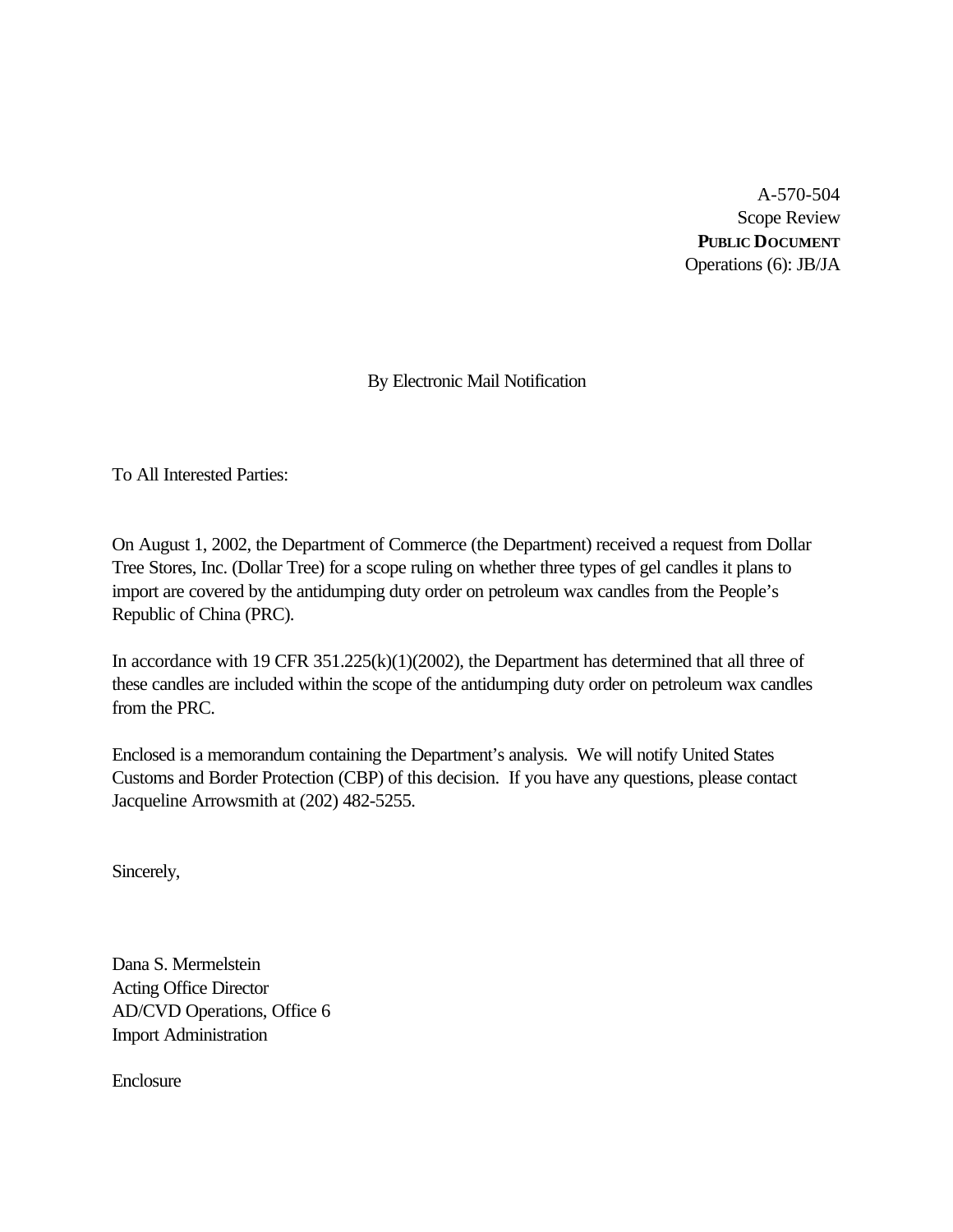A-570-504 Scope Review **PUBLIC DOCUMENT** Operations (6):JB/JA

| <b>MEMORANDUM FOR:</b> | Barbara E. Tillman<br><b>Acting Deputy Assistant Secretary</b><br>for Import Administration                                                         |
|------------------------|-----------------------------------------------------------------------------------------------------------------------------------------------------|
| FROM:                  | Dana S. Mermelstein<br><b>Acting Director</b><br>AD/CVD Operations, Office 6                                                                        |
| <b>SUBJECT:</b>        | Final Scope Ruling: Antidumping Duty Order on Petroleum Wax<br>Candles From the People's Republic of China (A-570-504);<br>Dollar Tree Stores, Inc. |

### **Summary**

On August 1, 2002, the Department of Commerce (the Department) received a request from Dollar Tree Stores, Inc. (Dollar Tree) for a scope ruling on three types of gel candles in containers to determine whether the candles are covered by the scope of the antidumping duty order on petroleum wax candles from the People's Republic of China (PRC). Petroleum Wax Candles from the PRC: Final Determination of Sales at Less Than Fair Value, 51 FR 25085 (July 10, 1986) (Final Determination); Antidumping Duty Order: Petroleum Wax Candles from the PRC, 51 FR 30686 (August 28, 1986) (Order). In accordance with 19 CFR 351.225(k)(1), we recommend that the Department determine that all three of Dollar Tree's gel candles are included within the scope of the antidumping duty order on petroleum wax candles from the PRC.<sup>1</sup>

 $<sup>1</sup>$  The Department has developed an internet website that allows interested parties to access prior</sup> scope determinations regarding the antidumping duty order on petroleum wax candles from the PRC. This website lists all scope determinations from 1991 to the present. It can be accessed at http://ia.ita.doc.gov/download/candles-prc-scope/. The Department will update the website periodically to include newly issued scope rulings.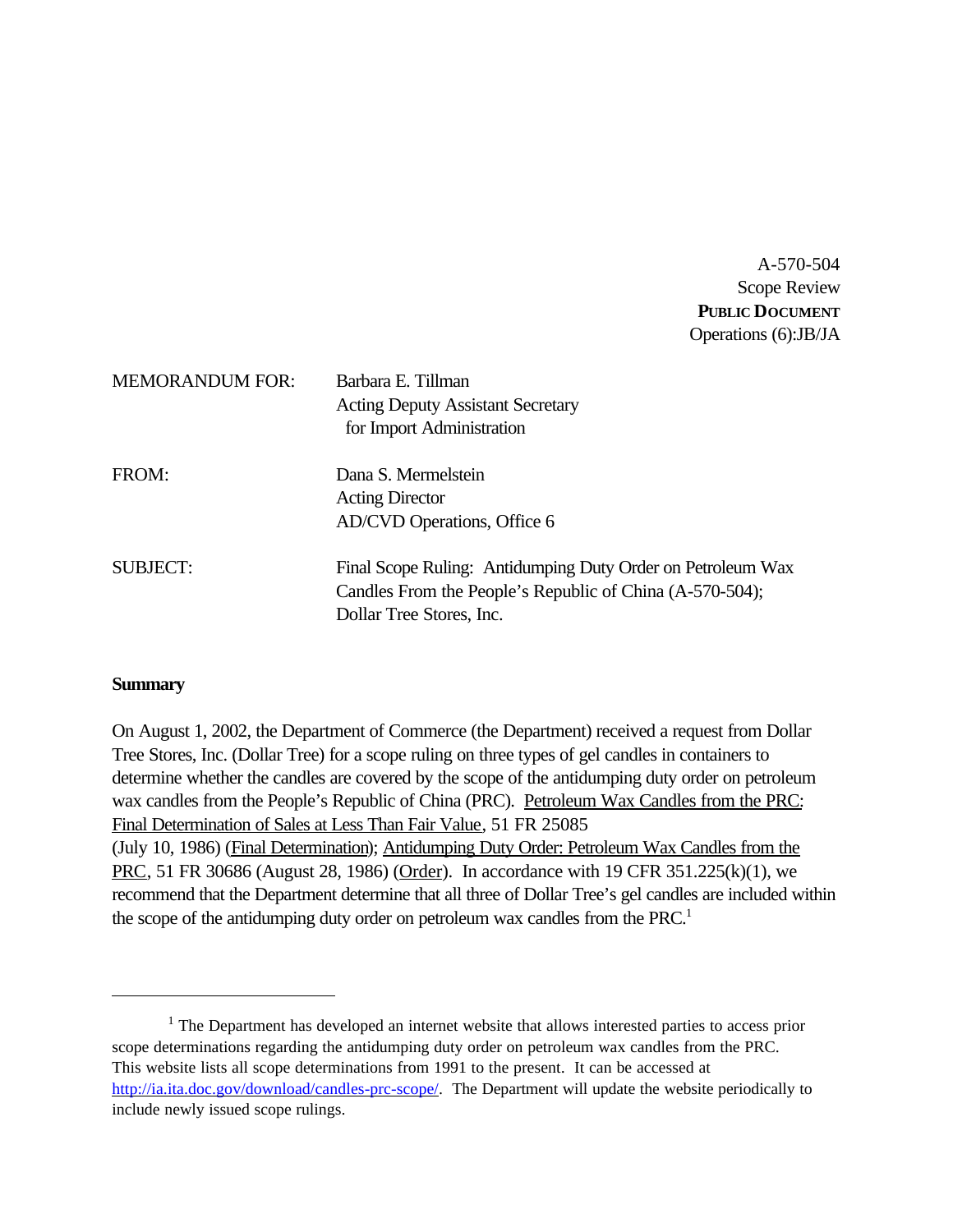# **Background**

Dollar Tree filed its request for a scope ruling in proper form on August 1, 2002.<sup>2</sup> On November 22, 2002, the National Candle Association (NCA), petitioner and an interested party in this proceeding, filed comments on Dollar Tree's request. On December 19, 2002, Russ Berrie and Company, Inc. (Russ Berrie), a United States importer and interested party in this proceeding, submitted a rebuttal to the NCA's comments, in support of Dollar Tree.

## **a. Product Descriptions**

Dollar Tree's August 1, 2002, request involved three gel candles (with SKU 162394) in glass containers. We reviewed the samples that Dollar Tree provided in June 2002, when it first attempted to file this scope request. The first gel candle is comprised of clear gel in a clear glass container with a wick. The candle has silver-colored gravel on the bottom and three singularly placed items inside the glass container. The first item is a "snowman" with an orange scarf and a black top hat. The other two items are not clearly discernible. While Dollar Tree did not identify these items, it appears that the first item is a gingerbread house, and the second item is a tree with orange and white decorations.

The second gel candle is comprised of a blue gel with a wick in the middle. The candle is housed in a container with blue, yellow, red, and green mosaic-like tiles. The third gel candle is similar to the second, but it is a light-green gel with a wick in the middle. This candle is housed in a container with white and green triangular- and miscellaneous angular-shaped mosaic-like tiles.

# **b. Dollar Tree's Scope Request**

Dollar Tree alleges that its three gel candles, made from white oil, a derivative of crude oil, should not be included within the scope of the Order. Dollar Tree describes the gel in these three candles as being composed of five percent powder substance, which makes the white oil solidify from its liquid state, and 95 percent white oil. Specifically, Dollar Tree argues that although the white oil in its candles is derived from crude oil, it undergoes several processes which sever a relation between white oil and petroleum. Dollar Tree further argues that one of the subject candles (its candle containing a "snowman" and two other items that appear to resemble a "Christmas tree" and a gingerbread house) incorporate "symbolic motifs" of Christmas. Dollar Tree notes that these representations are made of wax and will melt as the candle evaporates during burning.

With respect to the testing information submitted by Dollar Tree as part of its August 1, 2002,

 $2$  Dollar Tree's initial scope request covering its gel candles, dated June 17, 2002, was not filed in accordance with the Department's regulations.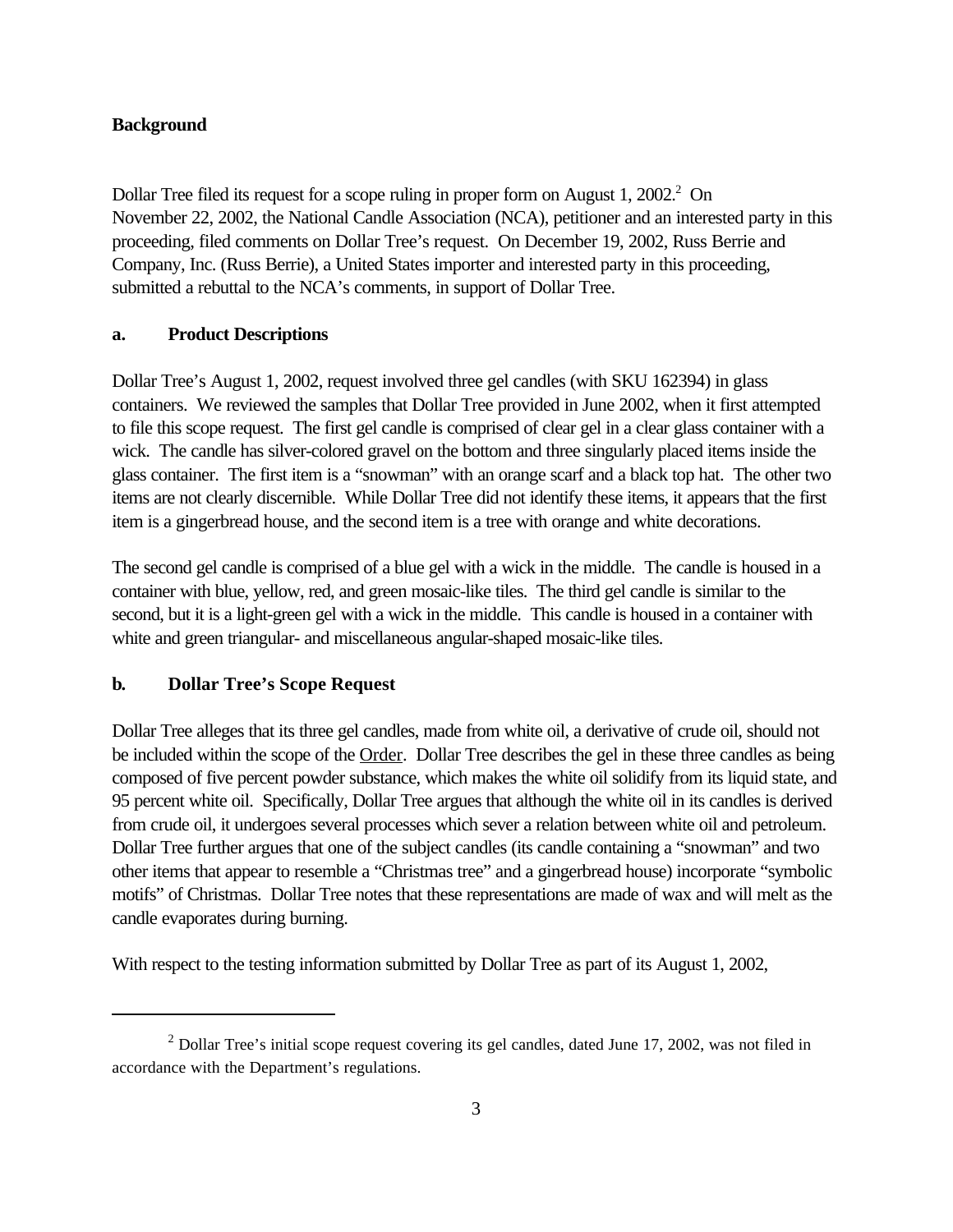submission, the testing certificate provided by Dollar Tree indicates that the "gel composition of the submitted gel candle sample was found to be 4.8% of the powder substance," with the remaining component being "95% white oil" (see Dollar Tree's August 1, 2002, submission).

#### **c. The National Candle Association's Comments**

In its comments, the NCA retraces the history of this antidumping duty order, including the import surges and resultant injury suffered by domestic manufacturers which prompted the original September 1985 antidumping petition. The NCA contends that the antidumping statute and antidumping duty orders are remedial in nature and exceptions to them should be construed as narrowly as possible to preserve the efficacy of the Order. In support of its assertion, the NCA cites a Court of International Trade conclusion, with regard to the novelty exception, that "a candle must be specifically designed for use only in connection with a religious holiday or special event to fall within the novelty candle exception." See Russ Berrie & Co., Inc. v. United States, 57 F. Supp. 2d. 1184, 1194 (CIT July 1999)(Russ Berrie). Thus, the NCA argues that the Department narrowly limited the novelty candle exception to figurine candles, candles shaped in the form of identifiable objects, and candles specifically designed for use only in connection with the holiday season.

The NCA first argues that Dollar Tree's gel candles are wax-filled containers made in the PRC and, therefore, should be included within the scope of the Order. Regarding Dollar Tree's gel candle purportedly containing a "snowman," a house, and a tree, the NCA argues that, while these symbols are symbols of the winter season, this candle is not specifically designed for use only in connection with the Christmas season. See the NCA's November 22, 2002, submission at 5. Further, the NCA also argues that such designs are ubiquitous and that the candle containing such "symbolic motifs" can be used throughout the winter season.

In addition, the NCA argues that the primary basis for Dollar Tree's claim that its candles should not be included in the scope of the Order is its allegation that its candles are made from white mineral oil. According to the NCA, the test results submitted by Dollar Tree in its August 1, 2002, submission are not acceptable because the test results do not indicate whether testing methods dictated by United States Customs and Border Protection (CBP) were employed to examine Dollar Tree's candles, nor do they indicate whether a United States laboratory was used to conduct the tests.

According to the NCA, both the American Standards for Testing Materials (ASTM) and the NCA itself consider wax to be a "solid or semi-solid material consisting of a mixture of hydrocarbons or hydrocarbon derivatives, or both." See the NCA's November 22, 2002, submission at 5. Therefore, the NCA argues that, since Dollar Tree's candles consist of white mineral oil, Dollar Tree's candles are comprised of hydrocarbon mineral oil. Moreover, the NCA holds that hydrocarbon mineral oil is a paraffin oil, and paraffin is derived from petroleum. The NCA argues that the petroleum wax that is subject to the Order is paraffin wax. Thus, the NCA contends that Dollar Tree's candles are semi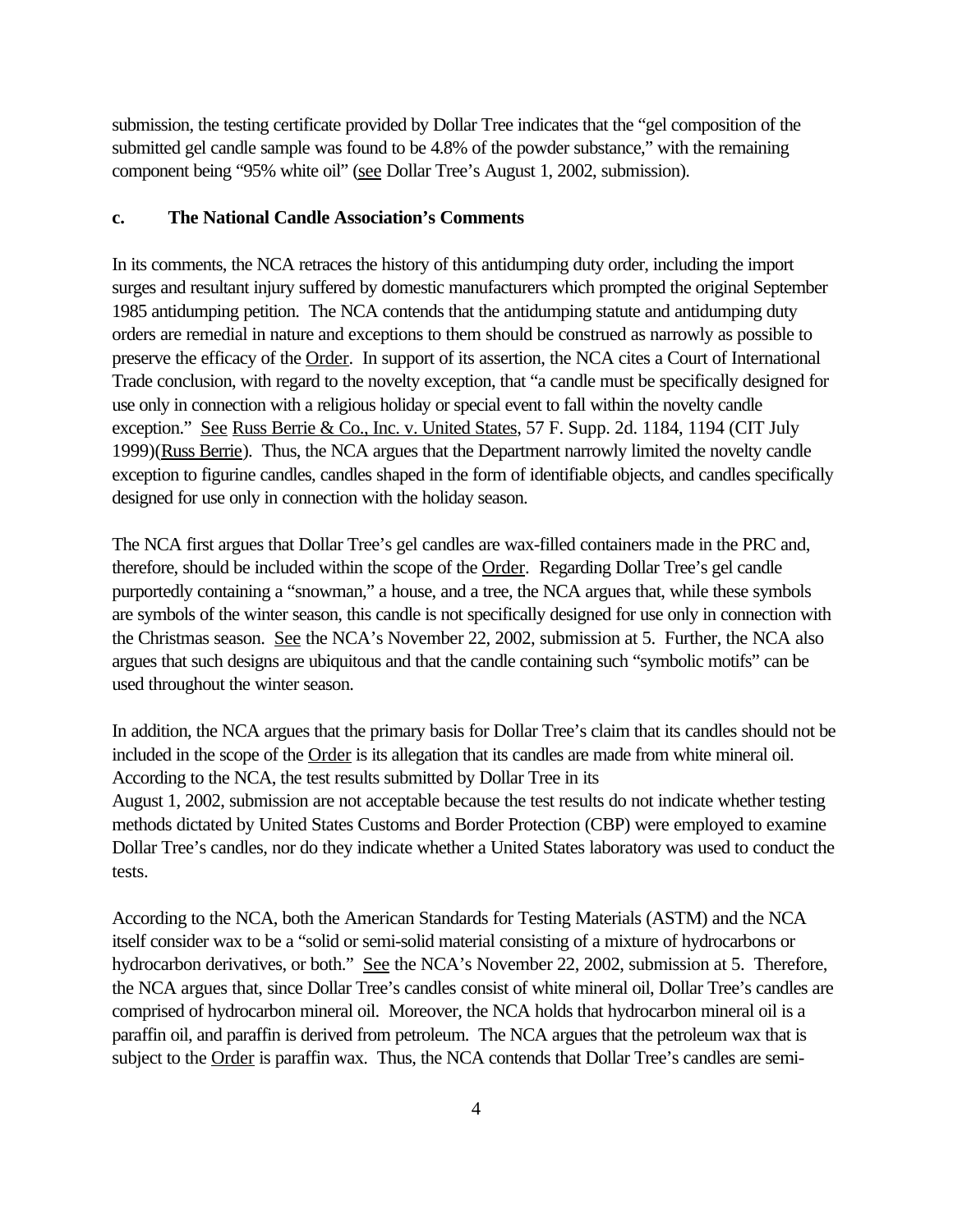solid paraffin wax candles that are the same or similar to the petroleum wax candles that are subject to the Order.

The NCA contends that the subject carbon mineral oil is derived from a paraffinic crude oil. In support of this argument, the NCA cites the scope request submitted by For Your Ease Only (FYEO), on November 15, 2001, which indicates that the hydrocarbon oil is a white mineral oil, and that white mineral oil is a paraffinic oil. See Final Scope Ruling - Antidumping Duty Order on Petroleum Wax Candles from the People's Republic of China (A-570-504), For Your Ease Only, (June 11, 2003) (FYEO Ruling). In addition, the NCA refers to a detailed comparative analysis of gel candles and petroleum wax candles that it submitted in the Burlington Toiletries International, Ltd. (Burlington) scope investigation on February 26, 2001.<sup>3</sup> The NCA further argues that since the gel used by Burlington is the same gel used by Dollar Tree, the analysis is specific to Dollar Tree's gel candles as well as Burlington's, and additionally, that Dollar Tree's gel candles are semi-solid candles that are the same or similar to the petroleum wax candles that are subject to the Order.

The NCA argues that the United States International Trade Commission (ITC), has consistently defined "like products" as one having the same intrinsic qualities and essential characteristics and uses as the subject imports, citing Determination of the Commission (Final), USITC Publication 1888, August 1986, at 4, note 4 (Commission Determination). Further, the NCA claims that any minor differences in the physical characteristics of Dollar Tree's candles cannot lead to the conclusion that its candles are not like the candles covered by the Order. The NCA contends that Dollar Tree's candles have the same intrinsic qualities and essential characteristics of petroleum wax candles, and, therefore, are like petroleum wax candles. In addition, the NCA holds that Dollar Tree's candles are the same class or kind of merchandise as are the candles subject to the Order, and are covered by the same Harmonized Tariff Schedule of the United States (HTSUS) tariff provision. The NCA maintains that all of Dollar Tree's candles should be included within the scope of the Order.

The NCA maintains that in this case, the Department must also consider the factors enumerated in 19 CFR  $351.225(k)(2)$  of the regulations in making its scope determinations. The NCA provides arguments for each factor, which support its conclusion that Dollar Tree's candles are within the scope of the Order. The NCA argues that the physical and chemical attributes of Dollar Tree's candles, and the applications for which the candles are used, are the same as the class or kind subject to the Order. See Bohler-Uddeholm Corporation v. United States, 1999 U.S. App. LEXIS 34552 (Fed. Cir. 1999) (Bohler). The NCA further argues that beeswax candles were the only candles, other than novelty candles, excluded from the Order because the Commission determined they had different characteristics and uses. See Commission Determination.

<sup>&</sup>lt;sup>3</sup> See Id. at page 6; see also Final Scope Ruling - Antidumping Duty Order on Petroleum Wax Candles from the People's Republic of China (A-570-504), Burlington Toiletries International, Ltd., (March 31, 2003)(Burlington Ruling).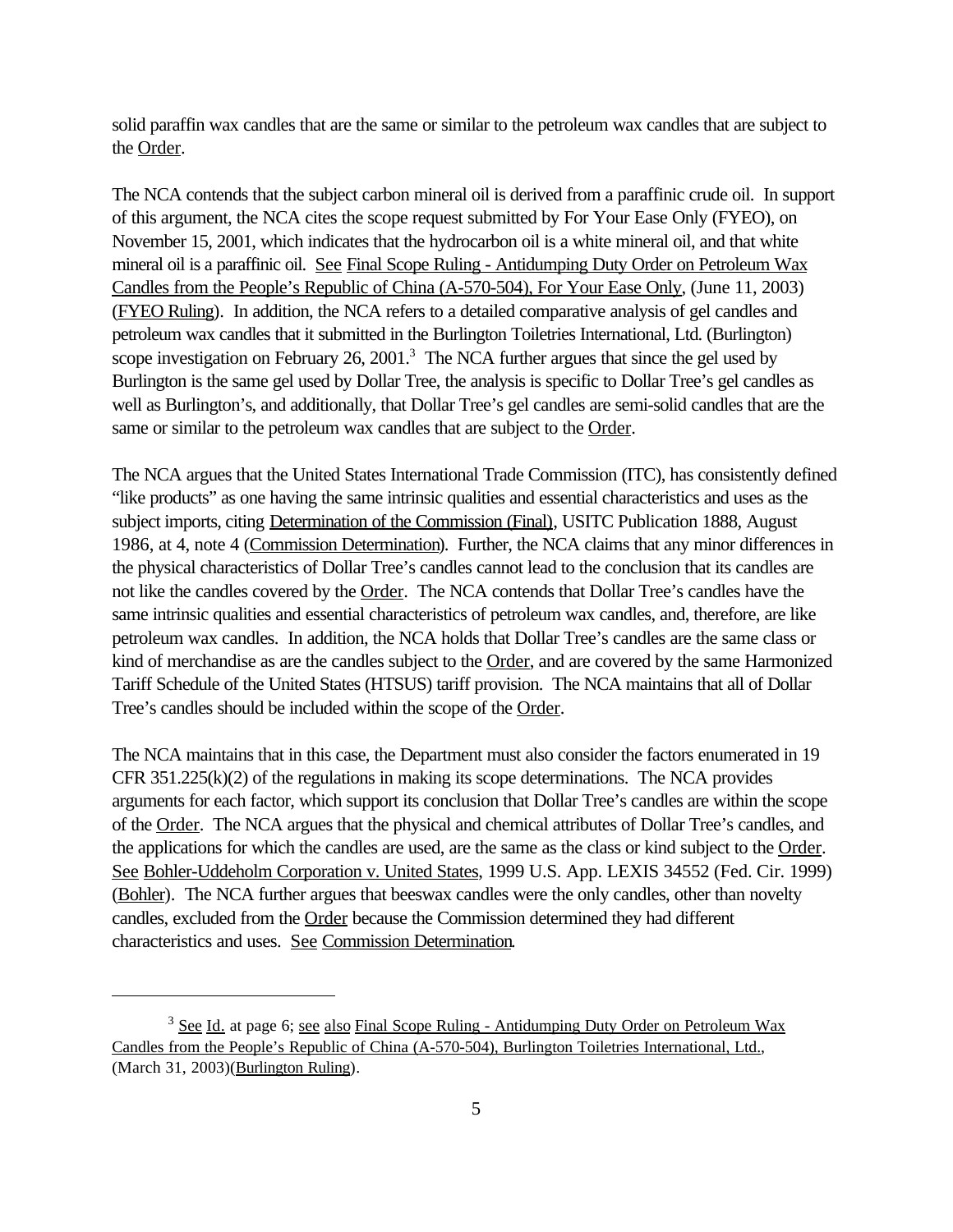The NCA notes that Dollar Tree's candles compete in the same channels of trade as the candles subject to the Order, and that their sale without the antidumping duty will severely injure the U.S. candle producers. It further notes what it characterizes as the long-standing efforts of candle importers to "expand the 'novelty candle' loophole in the Order through a continuing stream of scope requests, causing the Order on PRC candles to be subjected to over seventy Final Scope Rulings and many more requests." The NCA maintains that the success of the scope requests in eroding the Order has resulted in geometric increases in the volume of PRC candles coming into the United States. The NCA concludes by stating that Dollar Tree is now asking the Department to narrow the scope of the Order so that it excludes everyday candles, claiming that they are novelty candles, and that the Department does not have such legal authority.

### **d. Russ Berrie's Comments**

In response to the NCA's numerous comments submitted with respect to Dollar Tree's request for a scope ruling, Russ Berrie first argues that the NCA's petition and the Department's scope of the investigation both specified candles made from "petroleum wax." Russ Berrie also argues that while the Department has inherent authority to define the scope of an antidumping duty order, the Department does not have authority to alter, amend, or expand the scope of an antidumping duty order.<sup>4</sup> Russ Berrie further argues that when the Department considers whether a particular product should be included within the scope of an order, the Secretary takes into account the description of the merchandise contained in the petition, the initial investigation, and the determinations of the Secretary and the Commission.<sup>5</sup> Based on this, Russ Berrie asserts, sufficient information exists with respect to Dollar Tree's candles for the Department to make a determination without initiating a formal scope inquiry in accordance with 19 CFR section 351.225(k)(1).

According to Russ Berrie, it is clear that "petroleum wax" candles have always been the only type of candles included within the antidumping order. Russ Berrie argues that to expand the scope of the Order to include gel candles primarily composed of hydrocarbon mineral oil should not be allowed. Russ Berrie contends that had the NCA intended to include candles made from materials other than petroleum wax in its petition, the NCA should have included language to describe those other material characteristics. Russ Berrie maintains that the critical issue here is that the Department, in issuing its antidumping order, precluded candles that are not made from petroleum wax from being included within the scope of the Order. Given that the gel candles at issue do not contain any petroleum wax, Russ Berrie argues that they are *prima facie* outside the scope of the Order. Since the description of the gel candles is dispositive in this case, Russ Berrie contends that the Department should end the scope

 $4$  See Russ Berrie & Company, Inc. v. United States, 57 F. Supp. 2d 1192-93 (CIT 1993) (citing Koyo Seiko Co., Ltd v. United States, 834 F. Supp. 1401, 1402 (CIT 1993) and UST Inc. v. United States, 9 CIT 352 (1985)).

<sup>&</sup>lt;sup>5</sup> See Russ Berrie's December 19, 2002, comments at 2.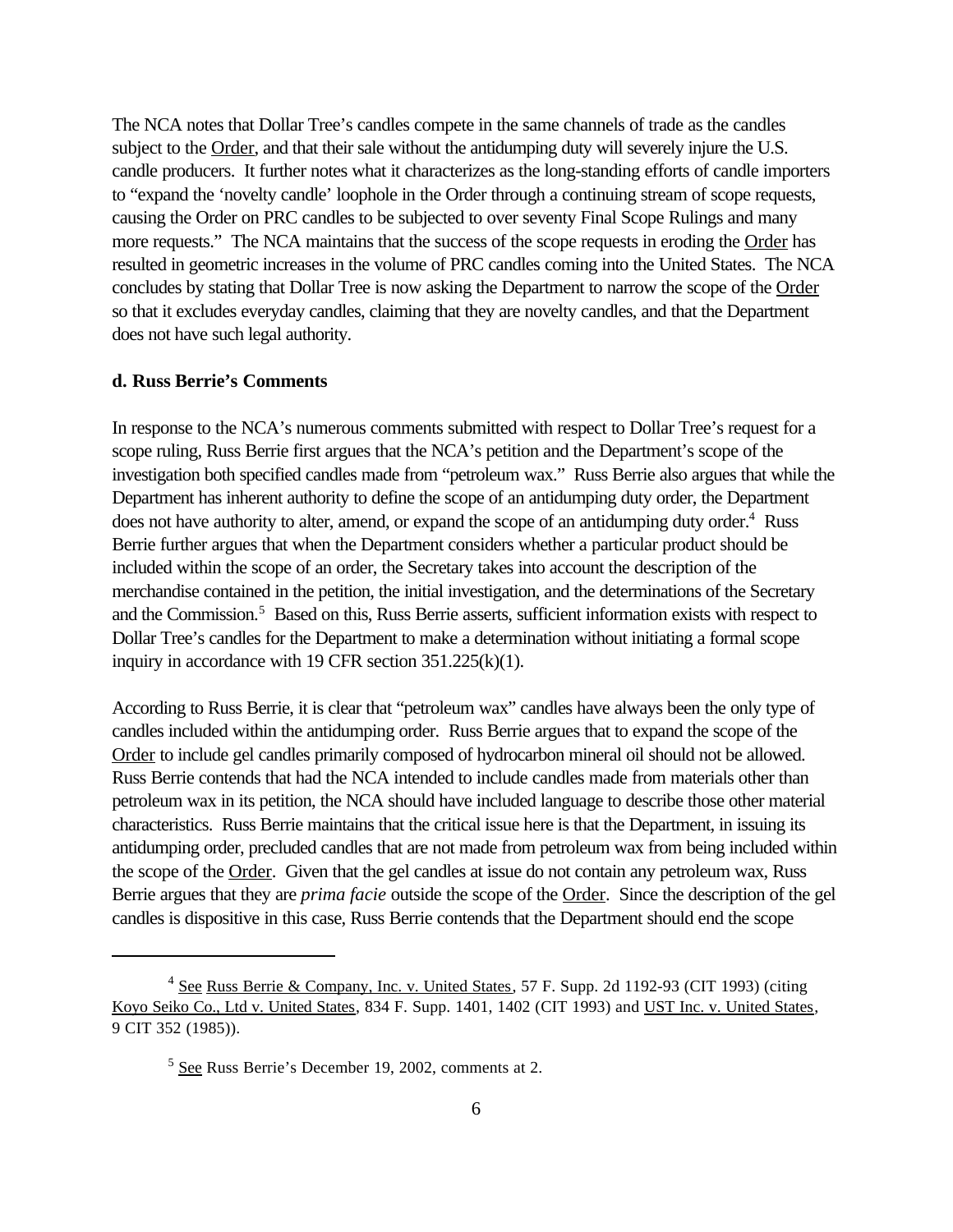review without opening a formal inquiry and considering the additional criteria specified under 19 CFR section  $351.225(k)(2)$ .

Russ Berrie further argues that the hydrocarbon mineral oil in Dollar Tree's gel candles is derived from a complicated petrochemical process which results in products that are free from any petroleum wax. Russ Berrie asserts that, although the primary constituents of candles made of this gel and candles from petroleum wax originate from raw petroleum, these constituents are different products, with different properties, created through a different processing technique. According to Russ Berrie, there is no hydrocarbon mineral oil in petroleum wax, and no petroleum wax in hydrocarbon mineral oil or in the gel candles at issue. In addition, Russ Berrie states that the molecular weight of these two products is substantially different (400 to 600 daltons in petroleum wax versus 200-400 daltons for mineral oil).<sup>6</sup> Further, Russ Berrie claims that the molecular weight of mineral oil means that it is a liquid at room temperature; whereas, petroleum wax is a solid. Russ Berrie notes that the addition of gelling agents to the mineral oil turns it into a gel.

Russ Berrie claims that the NCA's assertion in its comments dated November 22, 2002, that Dollar Tree's candles are semi-solid paraffin wax is inaccurate. Russ Berrie argues that, according to the *Materials Handbook* (1971, *Tenth Edition*), pages 580 and 581, paraffin wax and paraffin oil are separate and distinct products. Russ Berrie contends that the refining process which separates the petroleum distillate into two different products, paraffin oil and paraffin wax, means that candles made from paraffin oil do not contain any paraffin wax. Russ Berrie argues that Dollar Tree's gel candles do not contain any "wax" at all. Russ Berrie claims that, contrary to the NCA's opinion, which considers wax to include "semi-solid" material, *The Condensed Chemical Dictionary* (1971, *Eighth Edition*), page 936, defines "wax," as being "solid at room temperature." Russ Berrie holds that the term "gel" is defined by the same source (page 412) as: "{a} colloid in which the disperse phase has combined with the continuous phase to produce a viscous, jelly-like product {a liquid}." Moreover, Russ Berrie claims that since gel candles are made of a viscous and flowing jelly-like substance which is encapsulated by a somewhat thicker jelly "coating," these candles are not solid. Thus, Russ Berrie argues that this gel should not be considered as a wax of any sort. Therefore, Russ Berrie argues that the three involved candles should not be included within the scope of the Order.

## **Legal Framework**

The Department examines scope requests in accordance with the Department's scope regulations, which may be found at 19 CFR 351.225 (2002). On matters concerning the scope of an antidumping duty order, the Department first examines the descriptions of the merchandise contained in the petition,

 $6$  A "dalton" is a unit of mass equal to one-half the mass of the most abundant isotope of carbon, carbon 12, which is assigned a mass of 12. See search results at www.dictionary.com for "dalton."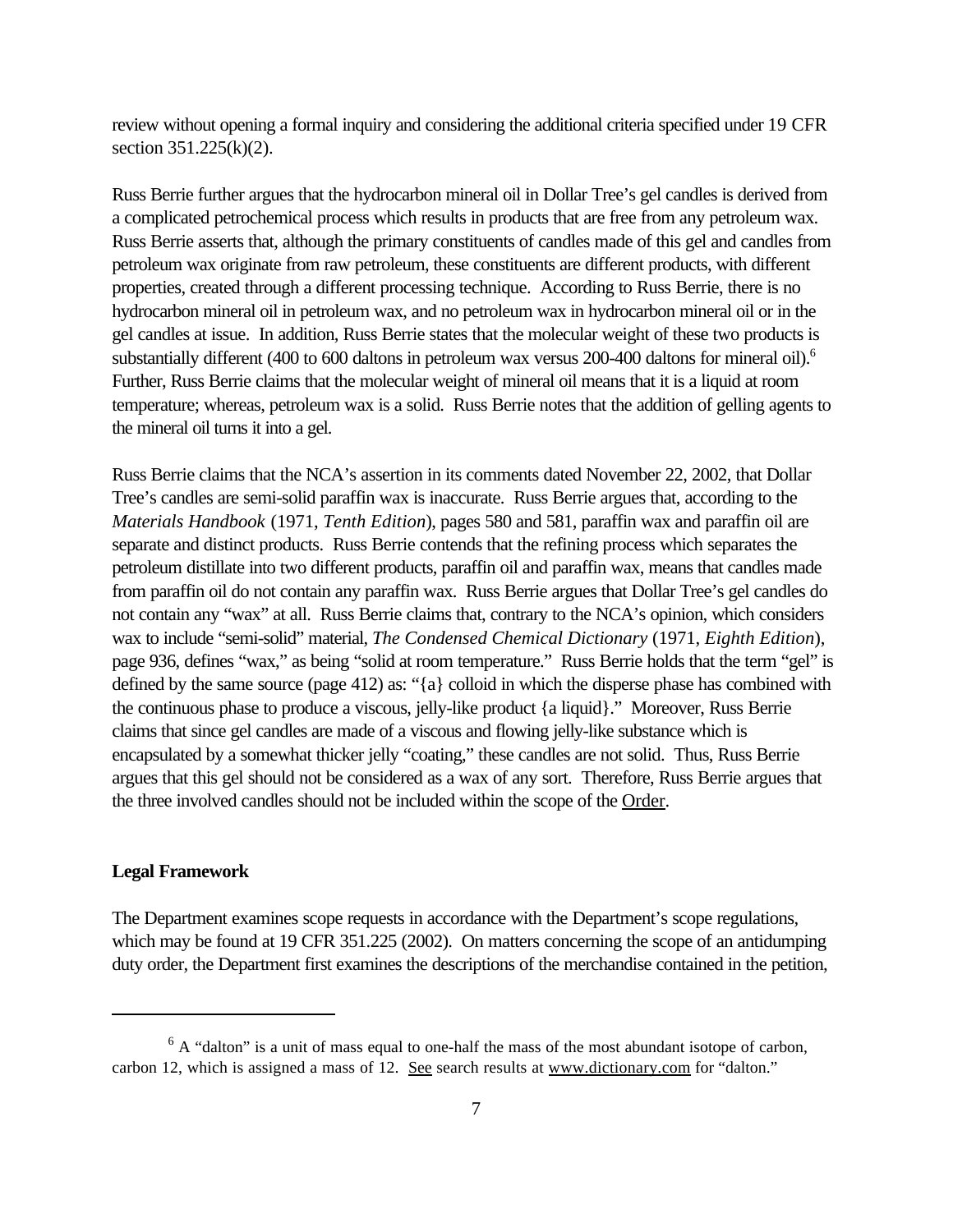the initial investigation, and the determinations of the Secretary (including prior scope determinations) and the Commission. See 19 CFR 351.225(k)(1). If the

Department determines that these descriptions are dispositive of the matter, the Department will issue a final scope ruling as to whether or not the product is covered by the order. See 19 CFR 351.225(d).

Conversely, where the descriptions of the merchandise are *not* dispositive, the Department will consider the five additional factors set forth at 19 CFR 351.225(k)(2). These criteria are: (i) the physical characteristics of the merchandise; (ii) the expectations of the ultimate purchasers; (iii) the ultimate use of the product; iv) the channels of trade in which the product is sold; and (v) the manner in which the product is advertised and displayed. The determination as to which analytical framework is most appropriate in any given scope inquiry is made on a case-by-case basis after consideration of all the evidence before the Department.

Pursuant to 19 CFR  $351.225(k)(1)$ , the Department will examine the description of the subject merchandise from the petition, the initial investigation, and the Commission's determinations. In its petition of September 4, 1985, the NCA requested that the investigation cover:

{c}andles {which} are made from petroleum wax and contain fiber or paper-cored wicks. They are sold in the following shapes: tapers, spirals, and straight-sided dinner candles; rounds, columns, pillars; votives; and various wax-filled containers. These candles may be scented or unscented and are generally used by retail consumers in the home or yard for decorative or lighting purposes.

See Antidumping Petition (September 4, 1985) at 7.

The Department defined the scope of the investigation in its notice of initiation. This scope language carried forward without change through the preliminary and final determinations of sales at less than fair value and the Order:

{c}ertain scented or unscented petroleum wax candles made from petroleum wax and having fiber or paper-cored wicks. They are sold in the following shapes: tapers, spirals, and straight-sided dinner candles; rounds, columns, pillars, votives; and various wax-filled containers.

See Petroleum Wax Candles from the People's Republic of China: Initiation of Antidumping Duty Investigation, 50 FR 39743 (September 30, 1985); Petroleum Wax Candles from the People's Republic of China: Preliminary Determination of Sales at Less Than Fair Value, 51 FR 6016 (February 19, 1986); Final Determination; and Order.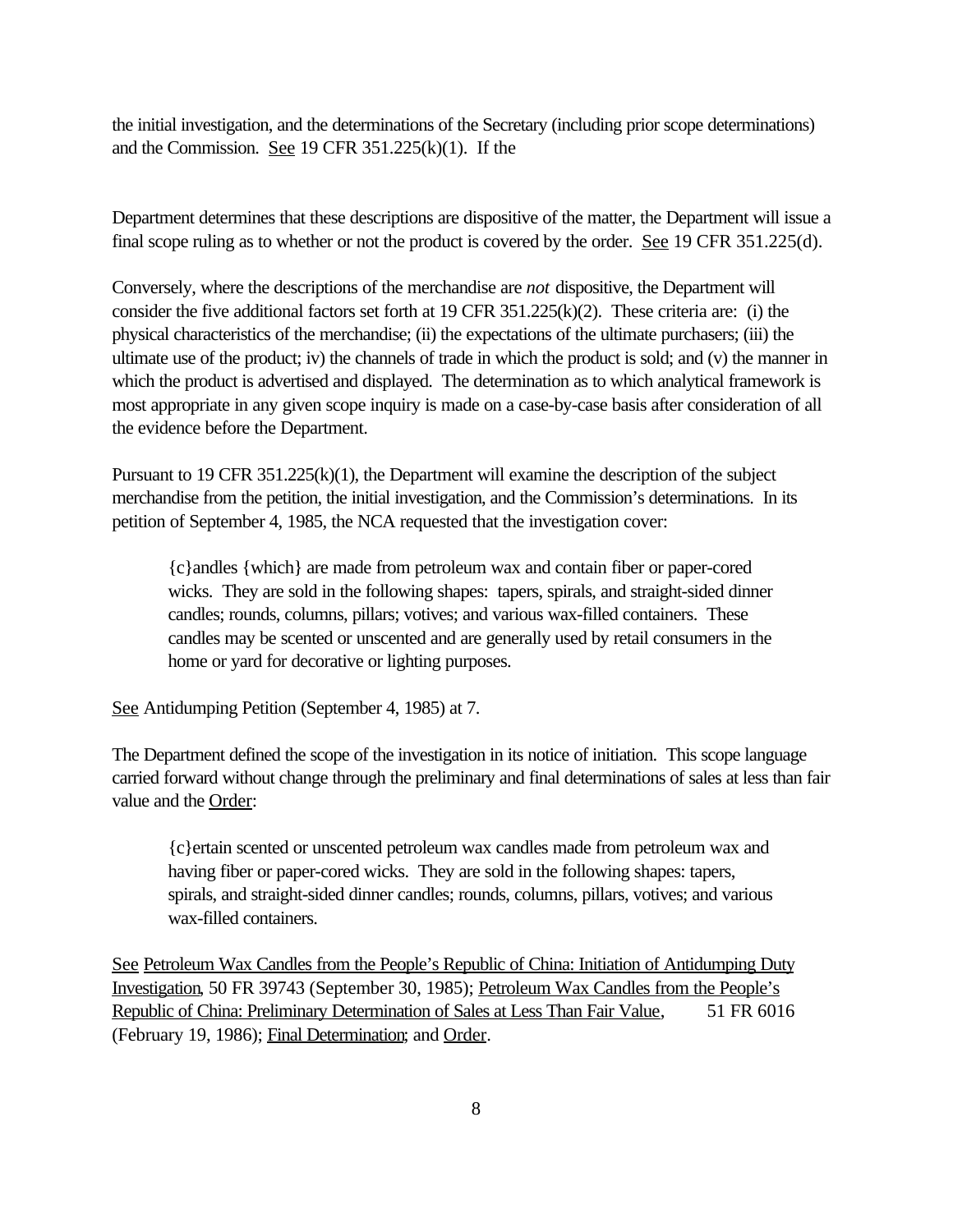The Commission adopted a similar definition of the "like product" subject to its determinations, noting that the investigations did not include "birthday, birthday numeral and figurine type candles." See Determinations of the Commission (Final), USITC Publication 1888, August 1986, at 4, note 5, and A-2 (Commission Determination). The Commission stated that "... we determine that the domestic like product shall consist only of petroleum wax candles." See Commission Determination, at 9. In its discussion of like product, the Commission also stated:

Petroleum wax candles are those composed of over 50 percent petroleum wax, and may contain other waxes in varying amounts, depending on the size and shape of the candle, to enhance the melt-point, viscosity, and burning power.

### See Commission Determination, at 4-5.

Documents, and parts thereof, from the underlying investigation deemed relevant by the Department to this scope ruling were made part of the record of this determination and are referenced herein. Documents that were not presented to the Department, or placed by it on the record, do not constitute part of the administrative record for this scope determination

The Department clarified the scope of the Order in relation to certain novelty candles. See Russ Berrie Ruling at 1194. In 1987, the Department issued a notice to the United States Customs Service (since renamed Customs and Border Protection (CBP)) in connection with a scope ruling which provides:

The Department of Commerce has determined that certain novelty candles, such as Christmas novelty candles, are not within the scope of the antidumping duty order on petroleum-wax candles from the People's Republic of China (PRC). Christmas novelty candles are candles specially designed for use only in connection with the Christmas holiday season. This use is clearly indicated by Christmas scenes and symbols depicted in the candle design. Other novelty candles not within the scope of the order include candles having scenes or symbols of other occasions (e.g., religious holidays or special events) depicted in their designs, figurine candles, and candles shaped in the form of identifiable objects (e.g., animals or numerals).

### See Customs Notice.

In November 2001, the Department changed its interpretation of the scope of the Order. See Final Scope Ruling – Antidumping Duty Order on Petroleum Wax Candles From the People's Republic of China (A-570-504); J.C. Penney (November 9, 2001) (J.C. Penney Ruling). In this ruling, the Department reviewed the text of the scope of the Order, beginning with the text of the first sentence of the scope which covers "{c}ertain scented or unscented petroleum wax candles made from petroleum wax and having fiber or paper-cored wicks." See Order. The text following this broad, inclusive sentence provides a list of shapes; this list is not modified by any express words of exclusivity. The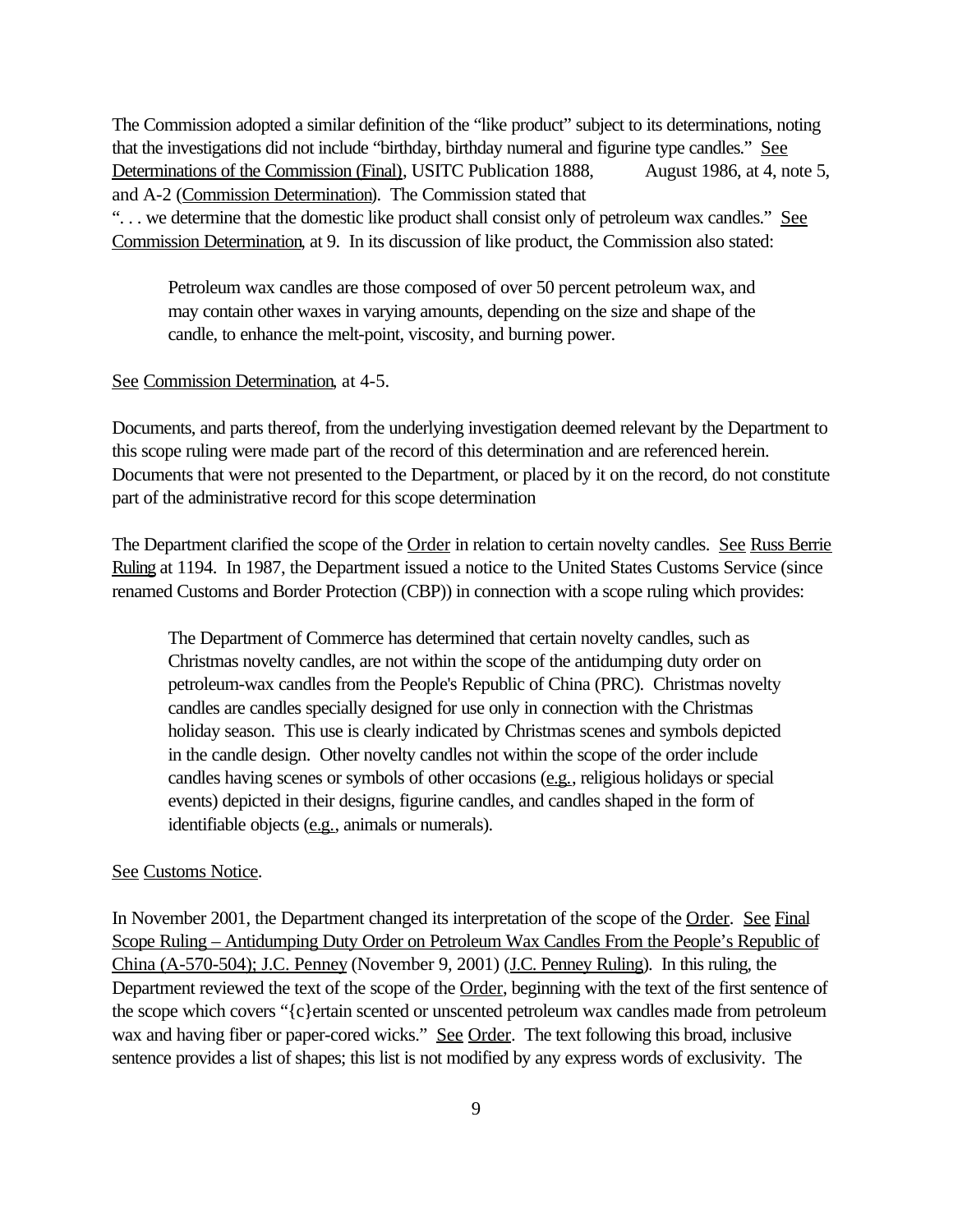result of our prior practice of not including within the scope of the Order candles of a shape other than those specifically listed in the Order was inconsistent with the fact that the candles were "scented or unscented petroleum wax candles made from petroleum wax and having fiber or paper-cored wicks."<sup>7</sup> In the J.C. Penney Ruling, the Department revised this practice because the former practice had the effect of narrowing the broad coverage of the first sentence of the Order's scope. The list of shapes in the second sentence of the Order's scope does not provide a textual basis for such a narrowing of the coverage of the first sentence of the Order's scope.

This approach of evaluating candles in light of the entire text of the Order's scope is in keeping with Duferco Steel, noting that a better approach in scope rulings is to avoid subjective issues of intent and, instead, look to the petition's language to determine whether the class or kind of merchandise at issue was expressly included. See Duferco Steel, Inc. v. United States, 146 F. Supp. 2d 913 (CIT 2001) (Duferco Steel).

Although the specific scope decision in Duferco Steel has been overturned by the United States Court of Appeals of the Federal Circuit (CAFC) in Duferco Steel, Inc. v. United States, 296 F.3d 1087 (Fed. Cir. 2002) (Duferco Steel II), the Court's ruling does not undermine the Department's scope determination in the <u>J.C. Penney Ruling</u>. The plain language of the scope of the Order clearly states "{c}ertain scented or unscented petroleum wax candles made from petroleum wax and having fiber or paper-cored wicks . . . sold in the following shapes: tapers, spirals, and straight-sided dinner candles; rounds, columns, pillars, votives; and various wax-filled containers" are included within the scope of the Order. Thus, the Order offers a descriptive list of the shapes of candles included within the Order, but, as the courts have recognized, there is no requirement that every single product covered must be identified in the scope. More specifically, the CAFC has stated that "the petitions that led to the issuance of the order did not need to specifically identify the {product} in order to cover {it}; our precedent, to say nothing of the regulations, makes clear that neither a petition nor an antidumping or countervailing duty order requires that level of specificity."<sup>8</sup> The CAFC further stated "{a}s a matter of law, a petition need not list the entire universe of products . . . in order {for the petition} to cover those

<sup>&</sup>lt;sup>7</sup> See, e.g., Final Scope Ruling - Antidumping Duty Order on Petroleum Wax Candles From the People's Republic of China (A-570-504); Endar Corp. (January 11, 2000) (Endar) (The Department determines that a "dragonfly" candle, in the shape of a rough-hewn stone with a dragonfly carved on top, should not be included within the scope because it is of a shape not specifically listed by the language of the scope), and Final Scope Ruling – Antidumping Duty Order on Petroleum Wax Candles From the People's Republic of China (A-570-504); American Drug Stores, Inc. (March 16, 1998) (The Department determined that a sphere or ball-shaped candle should not be included within scope because it is a shape not specifically listed by the language of the scope).

<sup>8</sup> Novosteel SA v. United States, 284 F.3d 1261, 1264 (Fed. Cir. 2002).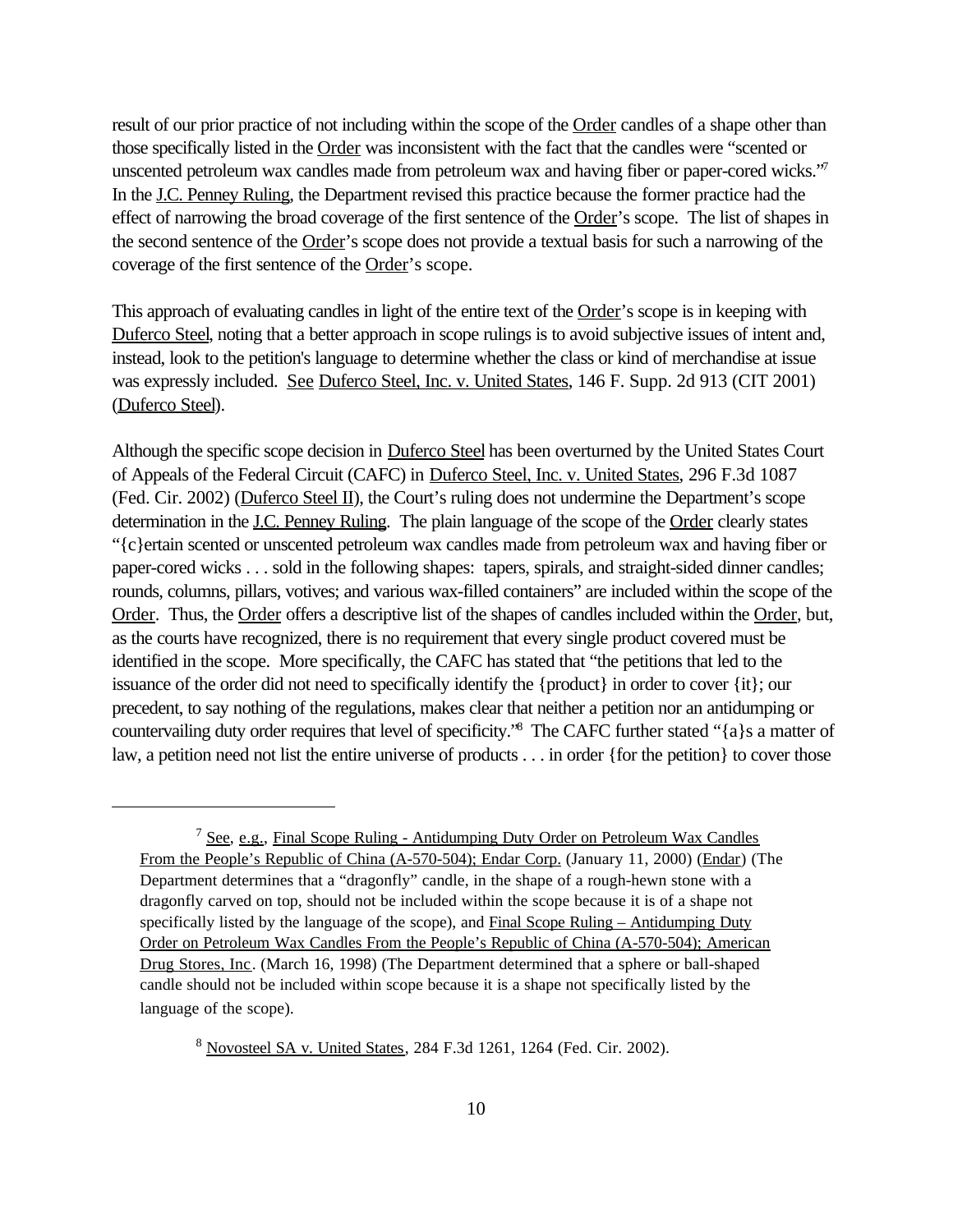products."<sup>9</sup> Thus, as applied to this Order, there is no requirement, nor is it possible, for all the shapes of candles to be listed.<sup>10</sup> In fact, if the list were exhaustive, there would have been no need for the Department to render a decision on novelty candles or any other candle that was not explicitly listed as a shape in the scope of the Order. However, the Department did issue the novelty candle exception, which offered a narrowly construed exception and left all other petroleum wax candles from the PRC covered by the Order.

When determining whether a particular novelty candle is within the scope of the Order, the Department will first determine whether the candle is made of petroleum wax. If the candle is made of petroleum wax, the Department will look to see whether the shape of the candle falls within those shapes listed in the second sentence of the scope as defined in the Order, *i.e.*, "tapers, spirals, and straight-sided dinner candles; rounds, columns, pillars, votives; and various wax-filled containers." If the Department determines that a candle is one of these shapes, it is within the scope of the Order.

However, if the Department finds that a candle's shape is not among the shapes listed in the second sentence of the scope as defined in the Order, i.e., taper, spiral, straight-sided dinner candle, round, column, pillar, votive, and various wax-filled containers, then the candle will be evaluated to determine whether it is a novelty candle. For a candle to qualify for this exception, the characteristic which is claimed to render it a novelty candle (i.e., the shape of an identifiable object or a holiday-specific design), should be easily recognizable in order for the candle to merit not being included within the scope of the Order. Specifically, among other determining factors, the Department will examine whether the characteristic is identifiable from most angles and whether or not it is minimally decorative, e.g., small and/or singularly placed on the candle. If the identifiable object or holiday-specific design is not identifiable from most angles, or if the design or characteristic is minimally decorative, the Department may determine that the candle should be included within the scope of the Order. See Final Scope Ruling – Antidumping Duty Order on Petroleum Wax Candles From the People's Republic of China (A-570-504); J.C. Penney Purchasing Corp. (May 21, 2001); Final Scope Ruling – Antidumping Duty Order on Petroleum Wax Candles From the People's Republic of China (A-570- 504); San Francisco Candle Co. (Feb. 12, 2001) (SFCC Ruling); San Francisco Candle Company, Inc. v. United States, 265 F. Supp. 2d 1374, 1379 (CIT 2003) (SFCC); and Endar. If the candle does not possess characteristics set out in the July 1987 novelty candle exception, and it is a scented or unscented petroleum wax candle made from petroleum wax and having a fiber or paper-cored wick, the Department will determine that the candle is within the scope of the Order.

 $^9$  <u>Id.</u>

<sup>&</sup>lt;sup>10</sup> See Petroleum Wax Candles from China, USITC Pub. No. 3226 Investigation No. 731-TA-282 (Review) (August 1999) (USITC Pub. No. 3226), at 18 ("Candles come in a wide variety of shapes and sizes. Major U.S. candle manufacturers reportedly will offer 1,000 to 2,000 varieties of candles in their product lines").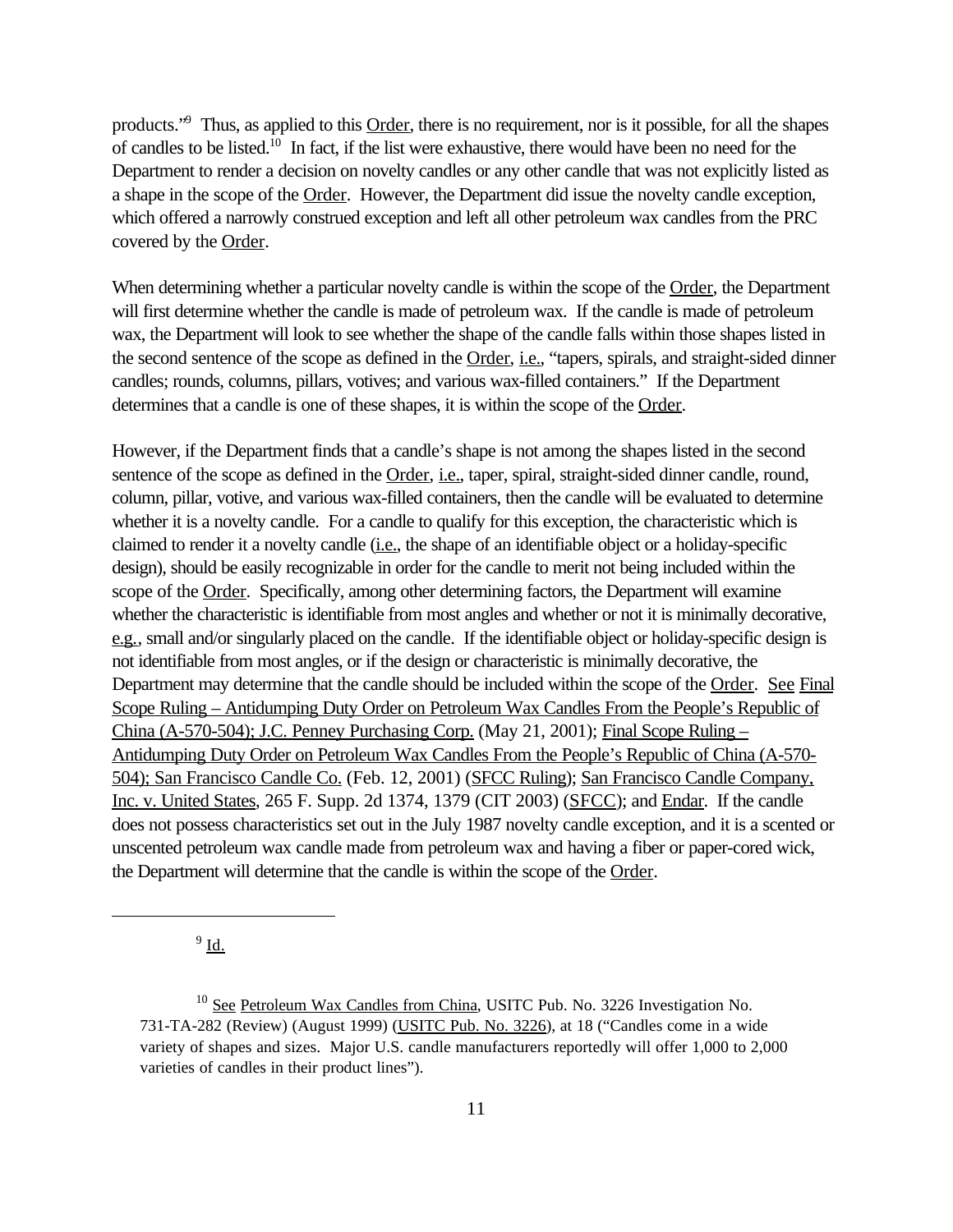### **Analysis of Dollar Tree's Candles**

With respect to the involved request, we find that for the reasons outlined below, Dollar Tree's gel candles are included within the scope of the Order.

Dollar Tree argues that its three gel candles (with SKU 162394) should not be included within the scope of the Order because they are derived from white oil and do not contain petroleum wax. With respect to one of these three gel candles, Dollar Tree also argues that this candle incorporates "symbolic motifs of Christmas," and should, therefore, not be included within the Order's scope.

With respect to the novelty candle argument, we find that the involved candle does not qualify for the holiday exception. The Department has ruled in the past that candles not containing "scenes or symbols" specifically related to a holiday or other special event" are within the scope of the Order, because their use is not attributable solely to the Christmas holiday. See e.g., Russ Berrie Scope Ruling; see also Final Scope Ruling - Petroleum Wax Candles from the PRC; Star Merchandise Inc. (Star)(July 27, 1994)(the Department determined not to include a "snowman" candle within the scope of the Order where the candle was in the shape of a snowman with a red Santa hat, cradling a small gift in one arm, and a small Christmas tree in the other.) Nothing about the candle provides any indication that the candle is a Christmas candle. There are no scenes or symbols or motifs that are clearly limited to the Christmas holiday. Dollar Tree's clear gel candle in the clear glass container, with three singularly placed items and silver-colored gravel on the bottom, does not qualify for the holiday exception. While the "snowman" is discernible, the other two items that Dollar Tree argues are "symbolic motifs" of Christmas are not clearly discernible. For example, one appears to be a ginger bread house and the other item appears to be an evergreen tree with orange and white decorations. However, in order to qualify for the holiday novelty exception, the candles scenes, symbols, or motifs need to be specific to the Christmas holiday, not merely an evocation of the winter season. Thus, we find that the involved candle does not qualify for the 1987 novelty candle exception, and thus is included within the scope of the Order.

More broadly Dollar Tree argues that all three of the gel candles (with SKU 162394) should not be included within the scope of the Order because they are derived from white oil and do not contain petroleum wax.

The test results submitted by Dollar Tree indicate that these candles are composed of 95.2 percent white oil; however, the testing laboratory does not indicate in its results what testing method the testing laboratory used to analyze Dollar Tree's candles.<sup>11</sup> The NCA argues in its comments that the test results submitted by Dollar Tree are not acceptable because there is no indication that the tests were conducted in the United States and using appropriate Customs testing methods. In past rulings, the Customs testing methods, 34-07 and 34-08, were considered acceptable testing methods by the

 $11$  See the testing certificate which is included as part of Dollar Tree's August 1, 2002, request.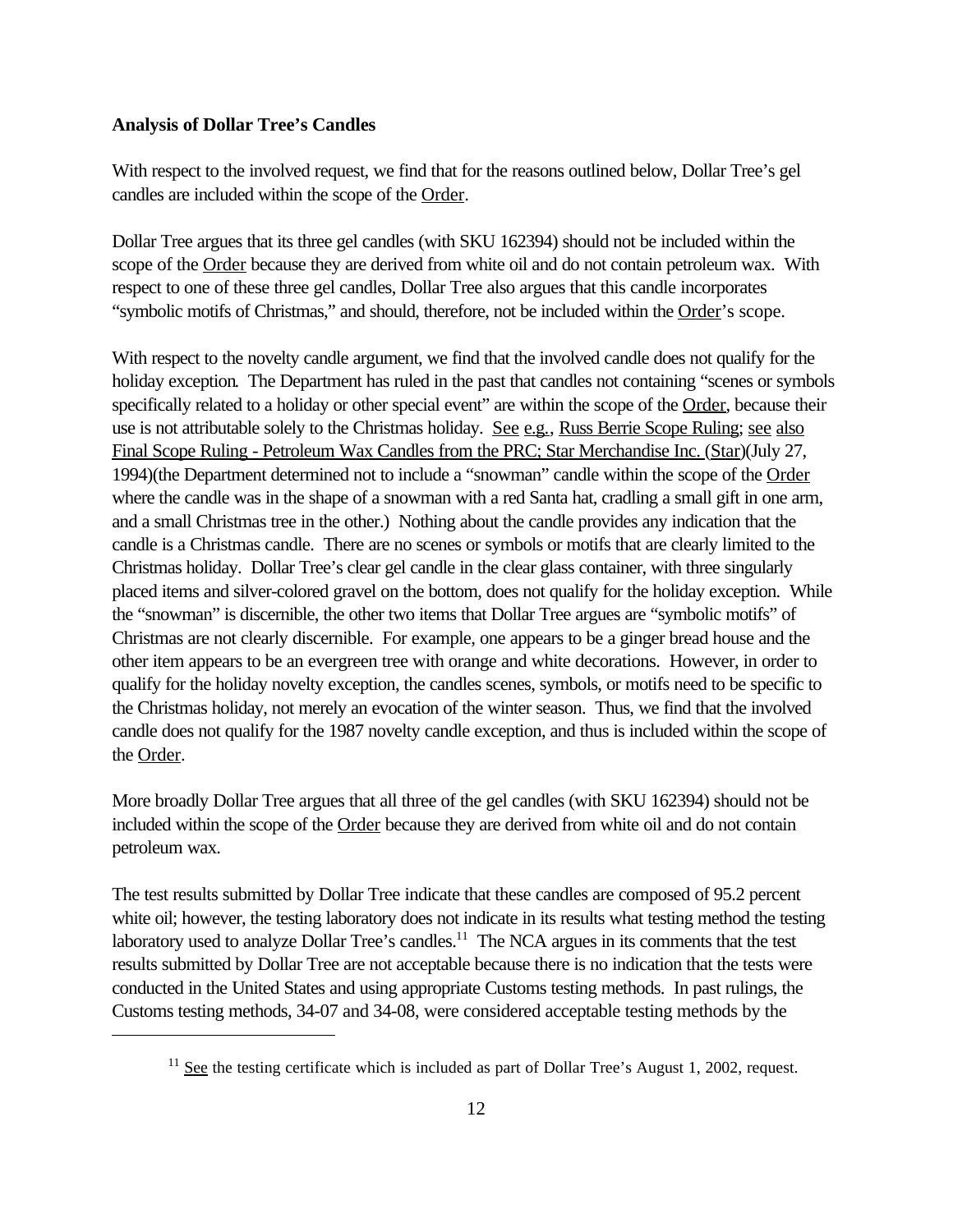Department. See Final Scope Ruling - Antidumping Duty Order on Petroleum Wax Candles from the People's Republic of China (A-570-504), Leader Light, (December 12, 2002) (Leader Light); see also Final Scope Ruling - Antidumping Duty Order on Petroleum Wax Candles from the People's Republic of China (A-570-504), Atico International, Inc., (November 1, 2002). According to the NCA, and unrebutted by other parties in these scope proceedings, only laboratory tests conducted in the United States and using Customs test methods that are acceptable for determining these candles' components can be used to determine whether a candle is subject to the Order.

The test certificate submitted as part of Dollar Tree's August 1, 2002, scope request does not indicate the testing methodology employed, nor does it make clear whether a U.S. laboratory conducted the testing. It has been the Department's practice to require that parties filing a scope request submit test results from an independent testing facility in the United States in order to establish that an acceptable testing methodology was used. See FYEO Ruling; see also Leader Light. We agree with the NCA that the test results submitted by Dollar Tree in its scope request do not fulfill this requirement. In addition, the test certificate does not indicate the test methods employed such that we are able to determine whether an acceptable test methodology (e.g., Customs Methods 34-07 or 34-08) was utilized to determine the candles' composition.

Even if the "Janco Test" report that Dollar Tree submitted with its request had used an acceptable test methodology, we would find that Dollar Tree's gel candles are within the scope of the Order because we have found, contrary to Russ Berrie's rebuttal comments, that there is no distinction in the actual chemical composition of gel candles and traditional wax candles. See Final Scope Ruling - Antidumping Duty Order on Petroleum Wax Candles from the People's Republic of China (A-570- 504); Burlington Toiletries International, Limited Gel Candle (March 25, 2003)(Burlington Scope Ruling). In the Burlington Scope Ruling, we stated:

In addition, we determine that the rubbery texture of Burlington's gel candle falls within a reasonable interpretation of a solid candle. Finally, we note that the basic features, ornamentation, burning, and aroma characteristics of Burlington's gel candle are not unique or unlike those of in-scope candles covered by the Order.

### See Burlington Scope Ruling at 7.

Accordingly, the Department has determined that it is appropriate to include Dollar Tree's candles within the scope of the Order, because we have found that there is no distinction in the actual composition of gel candles and traditional wax candles.